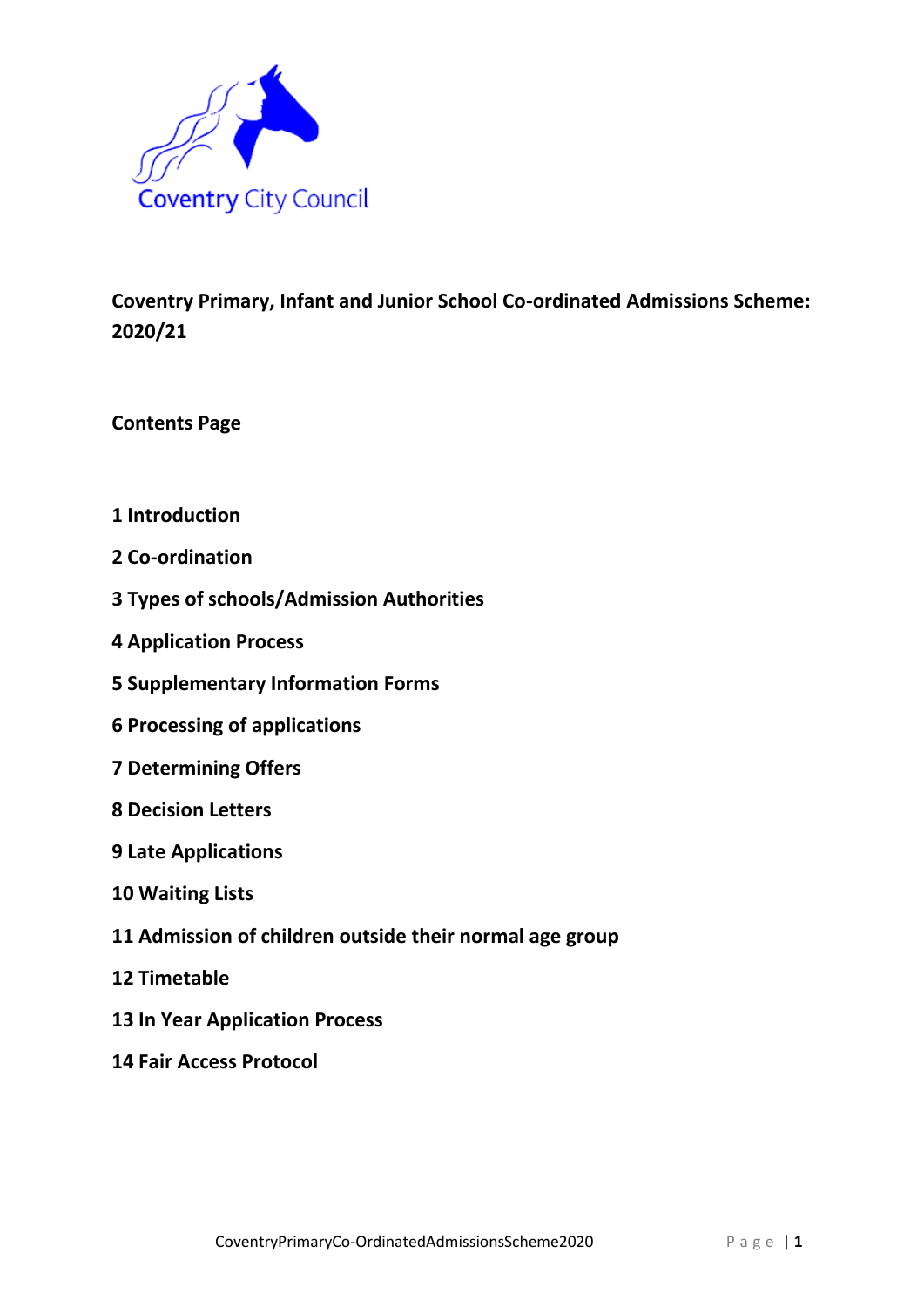## **1. Introduction**

The co-ordination scheme as detailed in this document applies to all primary maintained schools, academies and free schools (excluding special schools) in the Coventry area and shall take effect for the admissions process for the academic year 2020/2021. This is published in accordance with the School Admissions (Admission Arrangements and Co-ordination of Admission Arrangements) (England) Regulation 2012 as amended by the School Admissions (Admission Arrangements and Coordination of Admission Arrangements) (England) (Amendment) Regulations 2014 and the School Admissions Code 2014.

Coventry City Council are the responsible authority for co-ordinating the arrangements for the admission of pupils to Primary, Infant and Junior schools in the Local Authority area.

#### **2. Co-ordination**

- 2.1 The School Organisation team on behalf of the Local Authority and other admission authorities in Coventry, will co-ordinate applications made during the main admissions round (for the Reception year and year 3 for Junior school). Parents/carers living in Coventry will make an application to the Local Authority for any maintained school, academy or free school for a school place for their child in September 2020. The application process will be available online via the Local Authority website or via a paper common application form from September in the year before children are due to start school.
- 2.2 For the academic year 2020/2021 and subsequent years, applications made outside of the normal admissions round (In Year Applications) can be made via the online application process found on the Coventry City Council school admissions web pages.

## **3 Admission Authorities**

- 3.1 There are 5 types of primary schools in Coventry: Local Authority **community** schools, **voluntary controlled** schools, Catholic **voluntary aided** schools, **Academies** and **Free** schools. The arrangements for all these schools are co-ordinated by the Local Authority.
- 3.2 Coventry City Council is the relevant admissions authority for all Community and Voluntary Controlled schools within the city.
- 3.3 For academies and free schools their Trust or board of directors is the admissions authority. For Voluntary aided schools the governing bodies are the admissions authority.

## **4. Application process**

4.1*.* The online application and the Common Application Form will be used as a means of expressing preferences for the purposes of Section 86 of the School Standards and Framework Act 1998, by parents resident in Coventry wishing to express a preference for their child to be admitted to a maintained Primary, Infant and Junior school or an Academy/free school.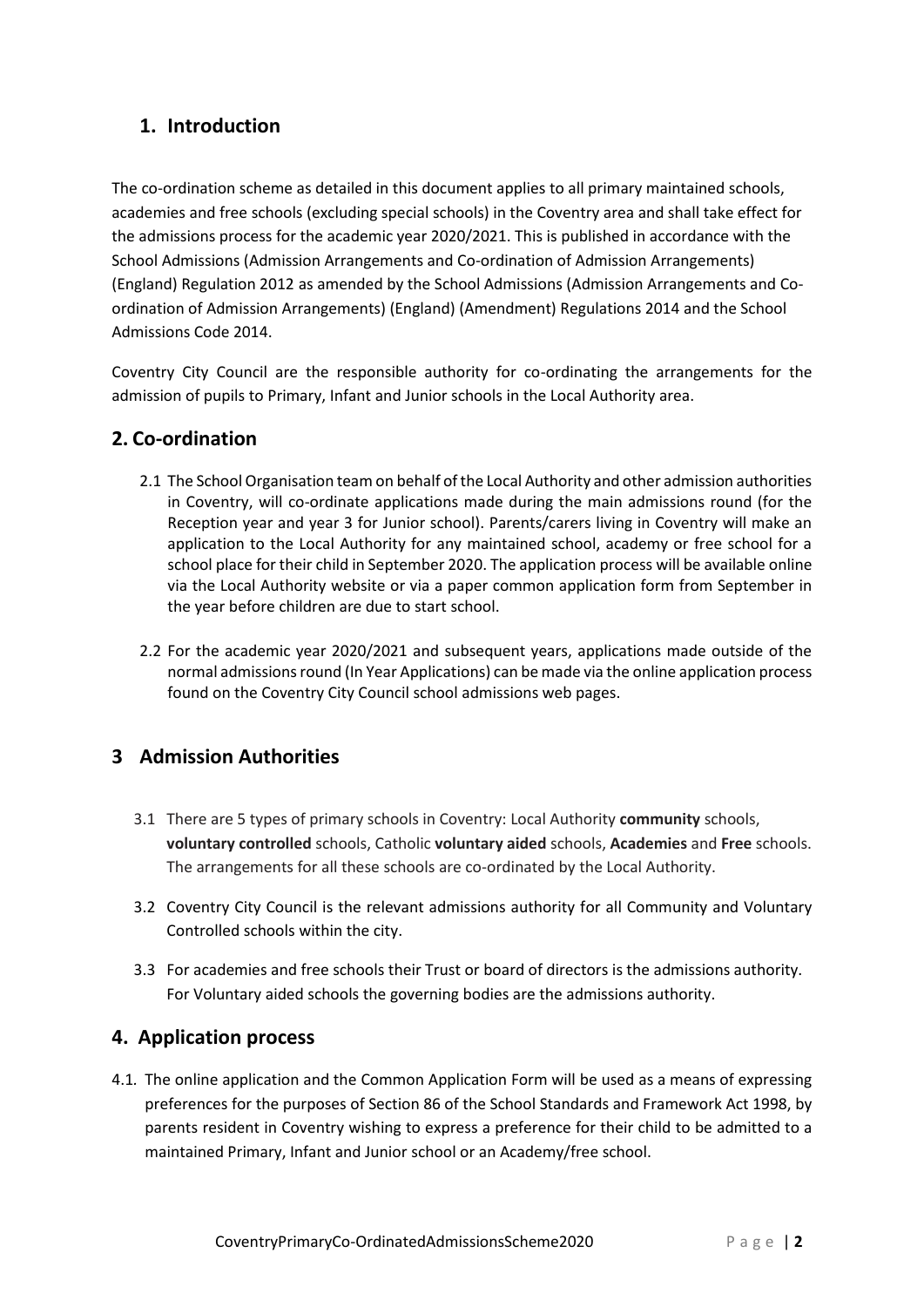- 4.2. When applying the parent will be able to:
	- a. express *three* preferences, in rank order of preference.
	- b. give their reasons for each preference.

4.3. The parent will receive no more than one offer of a school place and:

- (i) a place will be offered at the highest ranking nominated school for which they are eligible for a place; and
- (ii) if a place cannot be offered at a nominated school, a place will be offered at the nearest available school following consultation with the schools own admission authorities where appropriate.

4.4 The Local Authority will make appropriate arrangements to ensure that:

- the online application system and the Common Application Forms are available
- A written explanation of the co-ordinated admissions scheme is available on the Local Authority website and from the Local Authority.
- 4.5. During September 2019 all maintained Primary, Infant and Junior schools and academies/free schools in Coventry will receive information for parents who wish to apply for admission to a Coventry school at the normal age of entry in 2020. Information will also be made available in nurseries and other early years provision, and in other general community settings such as libraries and GP surgeries.

## **5 Supplementary Information Forms**

- 5.1. All preferences expressed on the Common Application Form or via the online process are valid applications. The governing body of a school which is its own admission authority (eg voluntary aided schools or academies) may ask parents to provide additional information on a supplementary form for the governing body to apply their oversubscription criteria to the application. Details of schools using supplementary forms will be included in the admissions booklet on the city council website. If parents complete a supplementary form, this must be returned to the school.
- 5.2. Where a school receives a supplementary form it will not be regarded as a valid application unless the parent has also completed an online application or Common Application Form with their Local Authority and the school is nominated on it. Where supplementary forms are received directly by schools which are their own admission authorities the school must inform the Local Authority immediately so the Local Authority can verify whether an application has been received from the parent and, if not, contact the parent and ask them to complete one. Under the requirements of the scheme, parents will not be under any obligation to complete an individual school's supplementary form.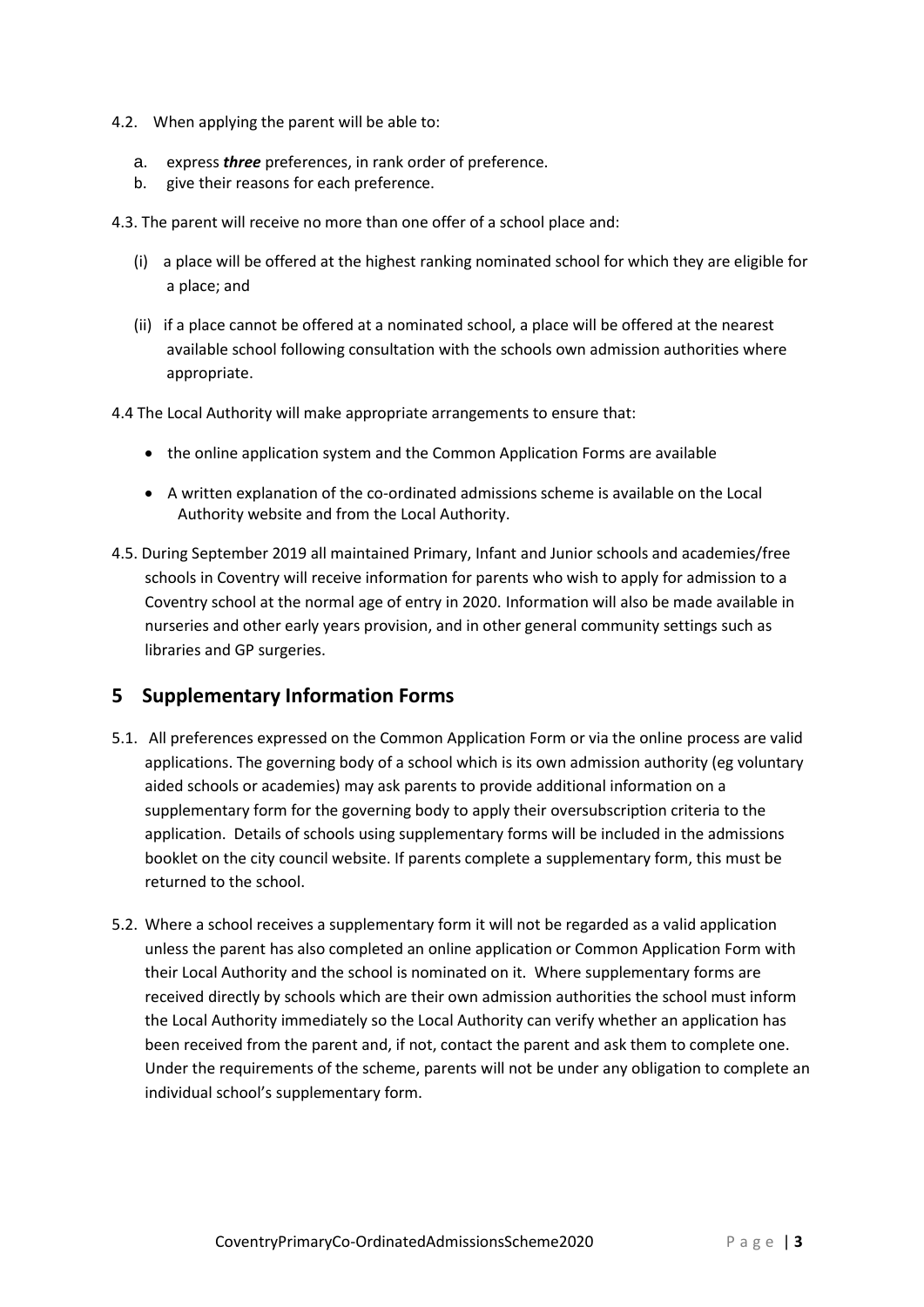## **6 Processing of Applications**

- 6.1. Parents must complete the online application by **15 January 2020**. An email confirming receipt of the application will be received once the application has been submitted. Alternatively parents can return a completed Common Application Form to a primary, infant or junior school or to the Local Authority by **15 January 2020**. The Local Authority will issue a receipt within 14 days for all Common Application Forms received. The receipt letter is the only valid proof that an application has been received by the Local Authority. Applications received after **15 January 2020** will be treated in accordance with the procedure for late applications.
- 6.2. All Primary, Infant or Junior schools should forward any Common Application Forms received directly onto the School Admissions Team by **15 January 2020** at the latest.

## **7. Determining Offers**

- 7.1. **It should be noted that all children with an Education, Health and Care plan that names a school must be admitted to that school before all other applicants.**
- 7.2 The Local Authority will act as a 'clearing house' for the allocation of places by the relevant admission authorities in response to the online applications and Common Application Forms. The Local Authority will only make a decision with respect to a preference expressed where-
	- (a) it is acting in its separate capacity as an admission authority, or
	- (b) an applicant is eligible for a place at more than one school, or
	- (c) an applicant is not eligible for a place at any school that the parent has nominated.
- 7.3. **By 5 February 2020** Coventry Local Authority will apply the individual admissions policy on behalf of community & voluntary controlled primary schools. Where the governing body is the admission authority, Coventry Local Authority will notify the admission authority for each of the schools of every application that has been made for that school, regardless of ranking. All relevant details which schools require in order to apply their oversubscription criteria will be forwarded to the governing body together with any evidence.
- 7.4. **By 20 February 2020** the admission authority for each school will consider all applications for their school, apply the school's oversubscription criteria (if appropriate) and provide the Local Authority with a list of those applicants 'ranked' according to the school's oversubscription criteria. Where the number of applicants exceeds the number of places available at the school by a significant amount, the admission authority need 'rank' only as many as it agrees with the Local Authority to be necessary, allowing for the fact that some of those who could be offered a place might be offered a place at another school.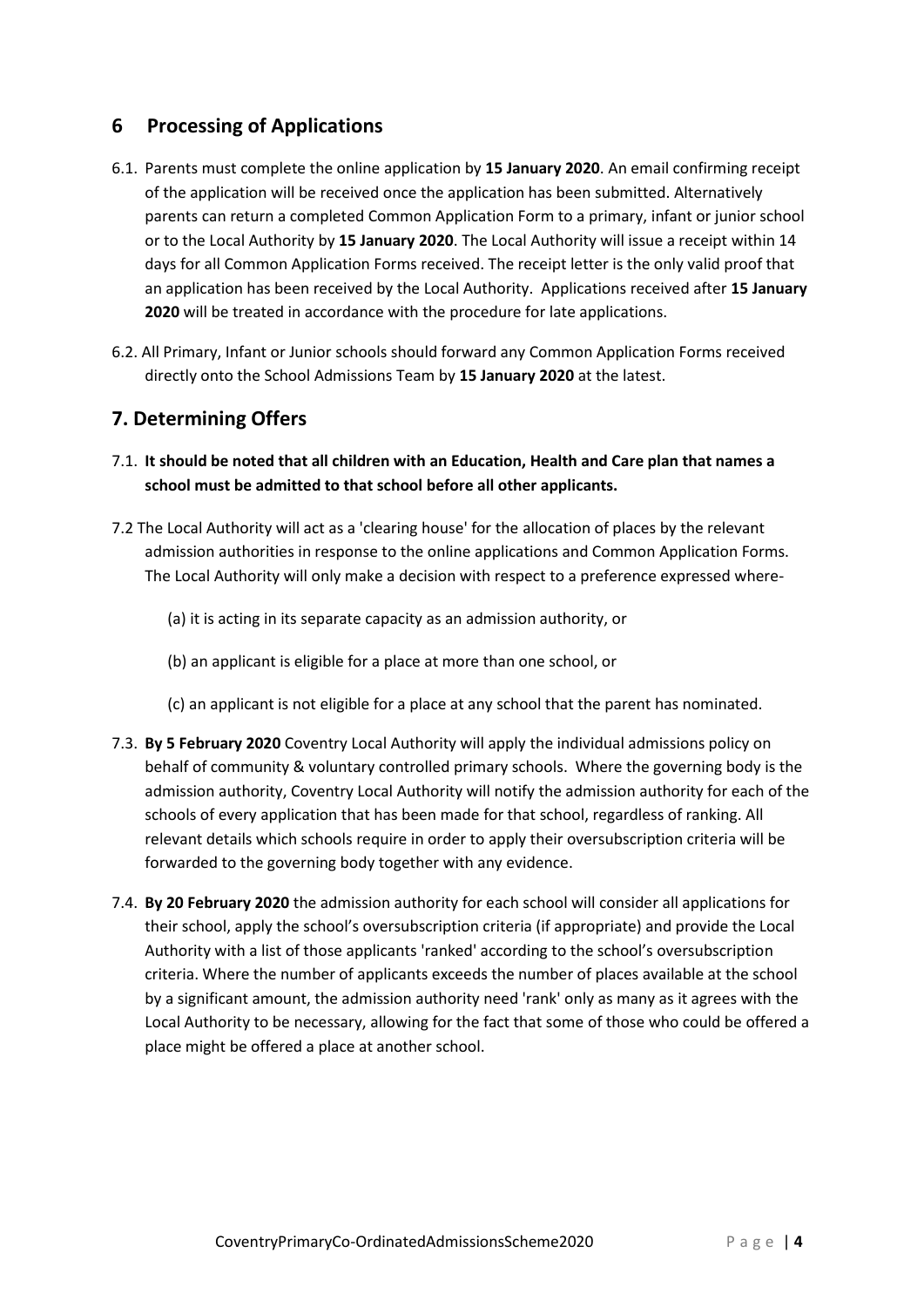7.5. The Local Authority will match this 'ranked' list against the 'ranked' lists of the other schools:

(a) Where the child is eligible for a place at only one of the nominated schools that school will be allocated to the child.

(b) Where the child is eligible for a place at two or more of the nominated schools, they will be allocated a place at whichever of these is the highest ranked preference.

- (c) Where the child is not eligible for a place at any of the nominated schools, the child will be allocated a place at the nearest appropriate school with a vacancy, following consultation with own admission authorities where appropriate.
- 7.6. On **9th March 2020** the Local Authority will commence the exchange of information with other Local Authorities on potential offers of places in Coventry schools. Similarly, other Local Authorities will notify Coventry Local Authority of potential offers available to Coventry residents.
- 7.7. Following this Coventry and other Local Authorities will compare potential offers and provisionally allocate places. This information will then be exchanged between Local Authorities, and this work will be completed by **27 March 2020.**

#### **8. Decision Letters**

- 8.1. **On 16 April 2020** Coventry Local Authority will post letters to parents by second class post notifying them of the Primary / Infant / Junior school place that has been allocated to their child. Emails will also be sent on this date to those parents who have applied on-line. Both will provide the following information:
	- The name of the school at which a place is offered;
	- The reasons why the child is not being offered a place at each of the other schools nominated on the application
	- Information about their statutory right of appeal against the decisions to refuse places at the other nominated schools;
	- Contact details for applicants to lodge an appeal when they have not been offered a place at a school.

## **9. Late Applications**

- 9.1. The closing date for applications in the normal admissions round is **15 January 2020**.
- 9.2. All applications received after **15 January 2020** will be late and will only be considered after all those who applied on time.
- 9.3 A link to the late application form will be available on the Coventry City Council admissions web pages from the **16 January 2020**.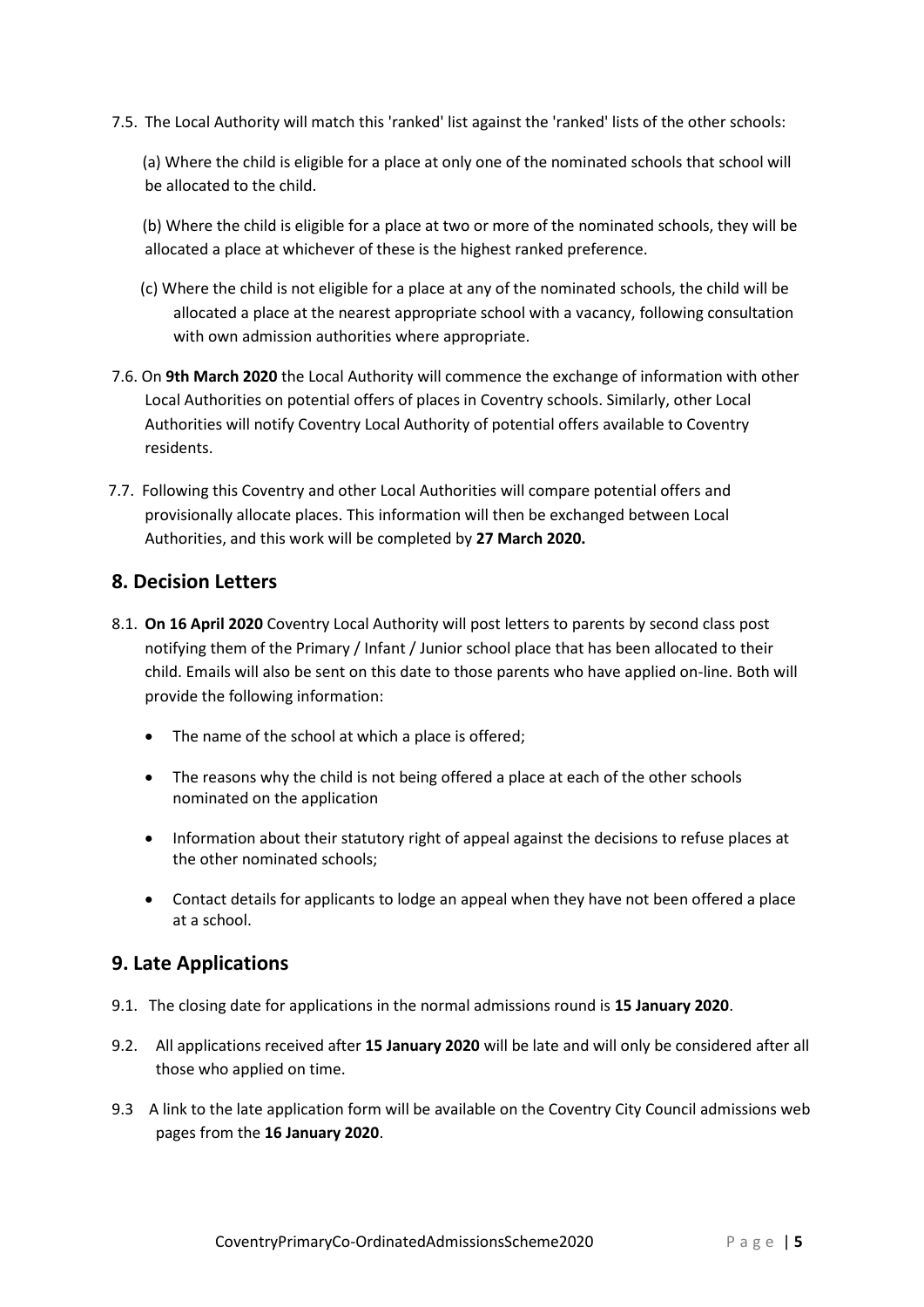9.4 All late applications and changes of preference made up to 2 weeks after the national offer day will then be considered in a further round of allocations of places

## **10. Waiting Lists**

- 10.1. After the initial allocation on **16 April 2020** the Local Authority will establish waiting lists for community & voluntary controlled Primary, Infant and Junior schools, and these will operate up until 31 December 2020. Parents who wish to have their child's name on a waiting list for a community or voluntary controlled school after this date should contact the Local Authority.
- 10.2. Voluntary Aided schools and academies will be responsible for maintaining their own waiting lists in conjunction with the Local Authority. Parents, who wish for their children to continue to be considered for any places at these schools after 31 December 2020, will need to contact the School Organisation Team or check details directly with the school for arrangements to stay on the waiting list.
- 10.3. Waiting lists are kept in the oversubscription criteria order and this is the basis for deciding where a child is placed on a list. The date of application does not affect the position on a waiting list.

## **11. Admission of children outside their normal chronological age group**

- 11.1 Paragraph 2.17 of the **School Admissions Code** allows parents to request that their child is educated outside of their normal age group; for example, if their child is gifted or talented or has experienced problems such as ill health. In addition, the parents of a summer born child may choose not to send that child to school until the September following their fifth birthday, and may request that they are admitted out of their normal age group – to Reception rather than Year 1.
- 11.2 Where a parent/carer seeks a place for their child outside their normal age group they must notify their intention on the application. Parents/carers will then be contacted to discuss the matter further as each case will be considered individually on the circumstances of each case and in the child's best interests. There are no guarantees that such applications will be agreed. Parents will be provided with a letter setting out the decision on their application and the reasons for the decision. Details of how applications are considered are included within individual school policy arrangements.

# **12. Timetable**

#### **Primary / Infant / Junior Coordinated Admissions Scheme Timetable**

| <b>Birth Range</b>                                   | 01/09/2015 - 31/08/2016 - Reception<br>01/09/2012 - 31/08/2013 - Junior |
|------------------------------------------------------|-------------------------------------------------------------------------|
| National closing date for<br>receipt of applications | 15 January 2020                                                         |
| Data exchange with other<br><b>Local Authorities</b> | 30 January 2020                                                         |